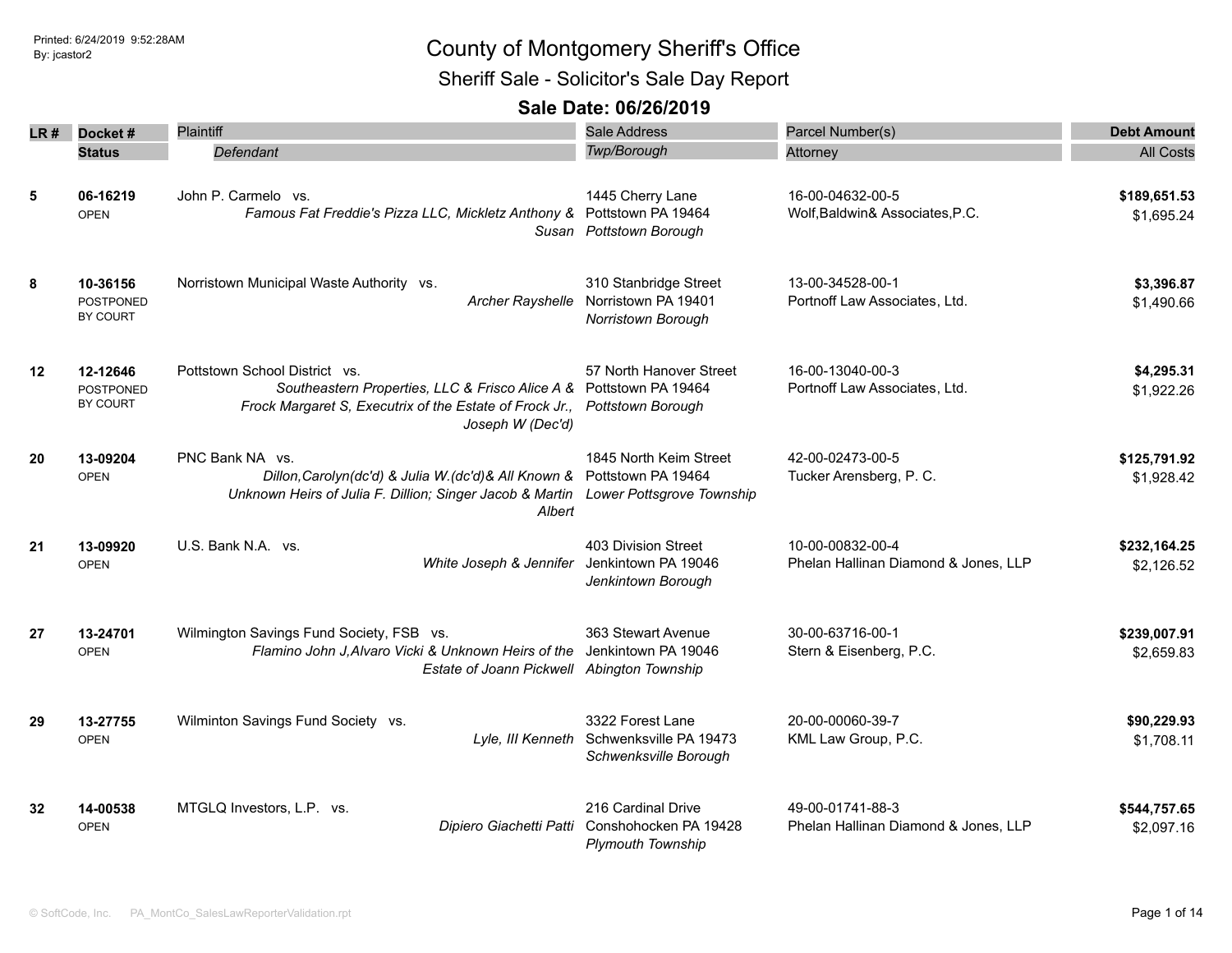Sheriff Sale - Solicitor's Sale Day Report

| LR # | Docket#                                    | <b>Plaintiff</b>                                                              | Sale Address                                                                            | Parcel Number(s)                                                     | <b>Debt Amount</b>         |
|------|--------------------------------------------|-------------------------------------------------------------------------------|-----------------------------------------------------------------------------------------|----------------------------------------------------------------------|----------------------------|
|      | <b>Status</b>                              | Defendant                                                                     | Twp/Borough                                                                             | Attorney                                                             | <b>All Costs</b>           |
| 33   | 14-06254<br>POSTPONED<br>BY COURT          | Abington School District vs.<br>Odums Patricia                                | 3028 Windsor Avenue<br>Willow Grove PA 19090<br>Abington Township                       | 30-00-72868-00-2<br>Portnoff Law Associates LTD                      | \$3,360.44<br>\$2,407.30   |
| 37   | 14-10496<br><b>POSTPONED</b><br>BY COURT   | School District of Cheltenham Township vs.                                    | 7433 Euston Road<br>Batchelor Doris Lamott PA 19027<br>Cheltenham Township              | 31-00-09643-00-1<br>Portnoff Law Associates Ltd.                     | \$6,471.80<br>\$1,662.52   |
| 45   | 14-19664<br><b>BANKRUPTCY</b><br>POSTPONED | Wilmington Savings Fund Society, FSB vs.<br>Cooperstein, Elaine K. aka Elaine | 1600 Hagysford Road<br>Unit #3Y<br>Penn Valley PA 19072<br><b>Lower Merion Township</b> | 40-00-22136-67-5<br>Law Offices of Gregory Javardian                 | \$62,861.23<br>\$1,482.65  |
| 47   | 14-24100<br><b>POSTPONED</b><br>BY COURT   | Capital One, N.A. vs.<br>Speranza Joseph M                                    | 105 Darter Lane<br>North Wales PA 19454<br><b>Montgomery Township</b>                   | 46-00-00695-02-4<br>McCarter & English, LLP                          | \$442,941.56<br>\$2,055.58 |
| 49   | 14-29707<br><b>POSTPONED</b><br>BY COURT   | U.S. Bank, N.A. vs.<br>Eble Mark P & Michele A                                | 155 Upland Avenue<br>Horsham PA 19044<br>Horsham Township                               | 36-00-11272-00-5<br>Milstead & Associates, LLC                       | \$379,631.30<br>\$1,739.77 |
| 52   | 15-04831<br><b>POSTPONED</b><br>BY COURT   | Wilmington Savings Fund Society vs.<br><b>Woolbert Susan &amp; Martin</b>     | 520 Deerfield Drive<br>Norristown PA 19403<br><b>Lower Providence</b><br>Township       | 43-00-02971-00-1<br>Phelan Hallinan Diamond & Jones, LLP             | \$261,117.49<br>\$2,551.25 |
| 54   | 15-05550<br>POSTPONED                      | James P. Colahan vs.<br>Parmar, Jayant K. Sr. Ratan P. & Jaymala, Inc.        | 632 Eagle Lane<br>Lansdale PA 19446<br><b>Upper Gwynedd Township</b>                    | 56-00-01917-59-2<br>Friedman, Schuman, Applebaum &<br>Nemeroff, P.C. | \$337,498.29<br>\$2,664.09 |
| 57   | 15-09838<br>POSTPONED<br>BY COURT          | School District of Cheltenham Township vs.<br>Jones Ondre & Griffin Aisha     | 715 Ashbourne Road<br>Cheltenham PA 19012<br>Cheltenham Township                        | 31-00-00922-00-1<br>Portnoff Law Associates, Ltd.                    | \$7,985.69<br>\$1,715.69   |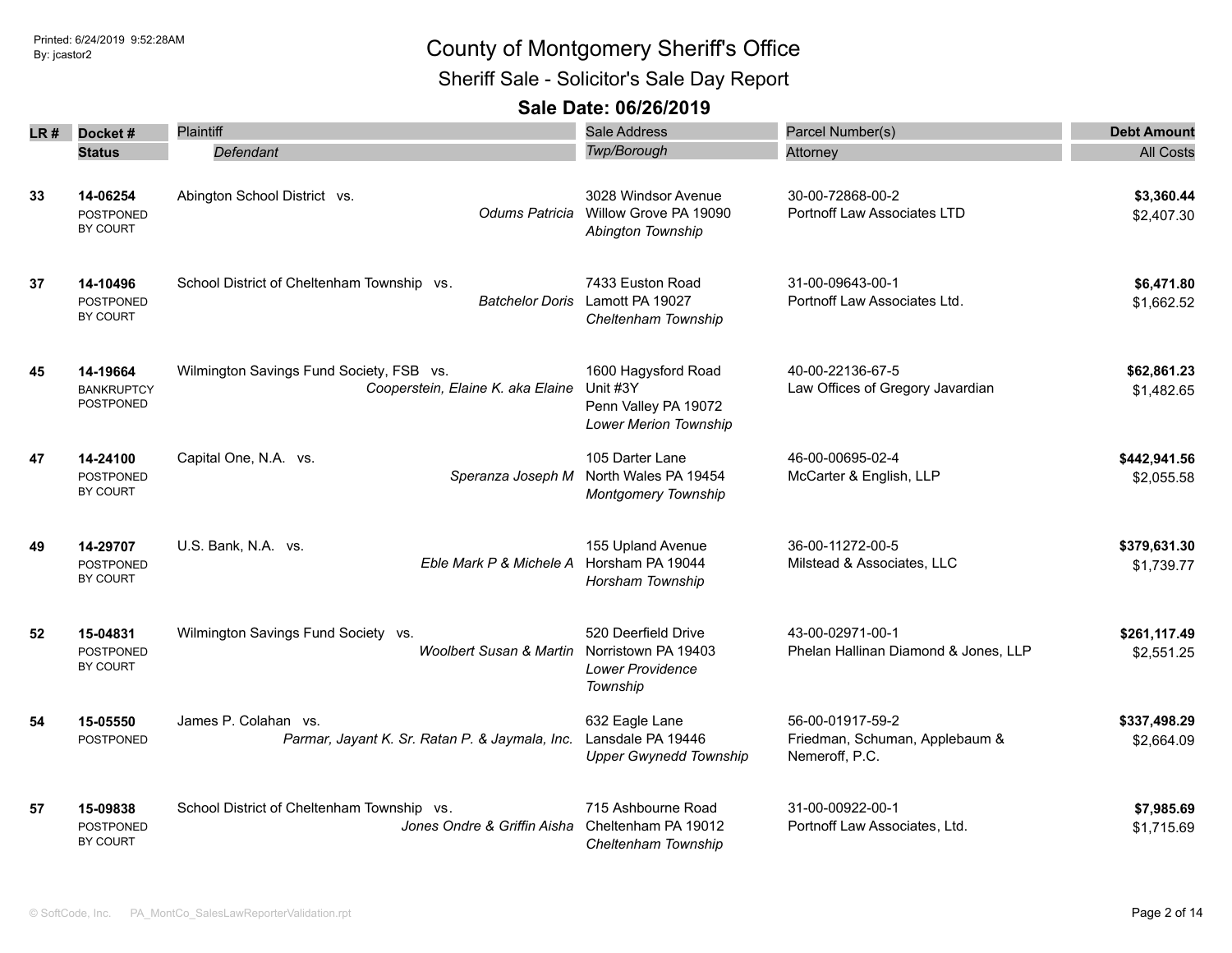Sheriff Sale - Solicitor's Sale Day Report

| LR # | Docket#                                         | Plaintiff                                                              | <b>Sale Address</b>                                                     | Parcel Number(s)                                         | <b>Debt Amount</b>         |
|------|-------------------------------------------------|------------------------------------------------------------------------|-------------------------------------------------------------------------|----------------------------------------------------------|----------------------------|
|      | <b>Status</b>                                   | Defendant                                                              | Twp/Borough                                                             | Attorney                                                 | <b>All Costs</b>           |
| 58   | 15-10581<br><b>POSTPONED</b><br>BY COURT        | Upper Perkiomen School District vs.<br>Bittenbender Sandra M.          | 1112 Station Road<br>Palm PA 18070<br><b>Upper Hanover Township</b>     | 57-00-02683-00-5<br>Portnoff Law Associates, Ltd.        | \$4,541.84<br>\$2,966.68   |
| 63   | 15-20366<br><b>POSTPONED</b><br>BY COURT        | Township of Cheltenham vs.<br>Jones Joseph W.                          | 226 Brookdale Avenue<br>Glenside PA 19038<br>Cheltenham Township        | 31-00-03436-00-7<br>Portnoff Law Associates, Ltd.        | \$1,600.68<br>\$1,606.97   |
| 64   | 15-20575<br><b>POSTPONED</b><br>BY COURT        | School District of Cheltenham Township vs.<br>Cooke Kevin and Melba S. | 48 Boncouer Road<br>Cheltenham PA 19012<br>Cheltenham Township          | 31-00-02821-00-1<br>Portnoff Law Associates, Ltd.        | \$7,054.35<br>\$2,248.58   |
| 67   | 15-23807<br><b>POSTPONED</b>                    | LSF9 Master Participation Trust vs.<br>Atkins Annette & Craig O.       | 895 Whitney Drive<br>Blue Bell PA 19422<br>Whitpain Township            | 66-00-06706-00-5<br>Phelan Hallinan Diamond & Jones, LLP | \$375,023.27<br>\$2,042.01 |
| 73   | 15-30745<br><b>OPEN</b>                         | Nationstar Mortgage LLC vs.<br>Blay-Miezah Jeannine                    | 216 Chestnut Avenue<br>Ardmore PA 19003<br><b>Lower Merion Township</b> | 40-00-10472-00-9<br>McCabe, Weisberg & Conway, P. C.     | \$239,153.33<br>\$1,706.73 |
| 79   | 16-02868<br><b>OPEN</b>                         | LSF9 Master Participation Trust vs.<br>Bertoti, Robert M. & Holly J.   | 369 South Street<br>Pottstown PA 19464<br>Pottstown Borough             | 16-00-26716-00-7<br>RAS CITRON, LLC                      | \$93,338.47<br>\$1,326.24  |
| 87   | 16-10268<br>POSTPONED<br>BY COURT               | Pottsgrove School District vs.<br>Steinmetz Tobiah P. & Yveilisse      | 8 West Vine Street<br>Stowe PA 19464<br>West Pottsgrove Township        | 64-00-05050-00-7<br>Portnoff Law Associates LTD.         | \$4,090.49<br>\$1,835.55   |
| 94   | 16-22333<br><b>POSTPONED</b><br><b>BY COURT</b> | PrimeLending vs.<br>Downing Issac & Latisha                            | 315 Harrison Avenue<br>Elkins Park PA 19027<br>Cheltenham Township      | 31-00-13666-00-1<br>McCabe, Weisberg & Company, P.C.     | \$268,343.88<br>\$2,319.37 |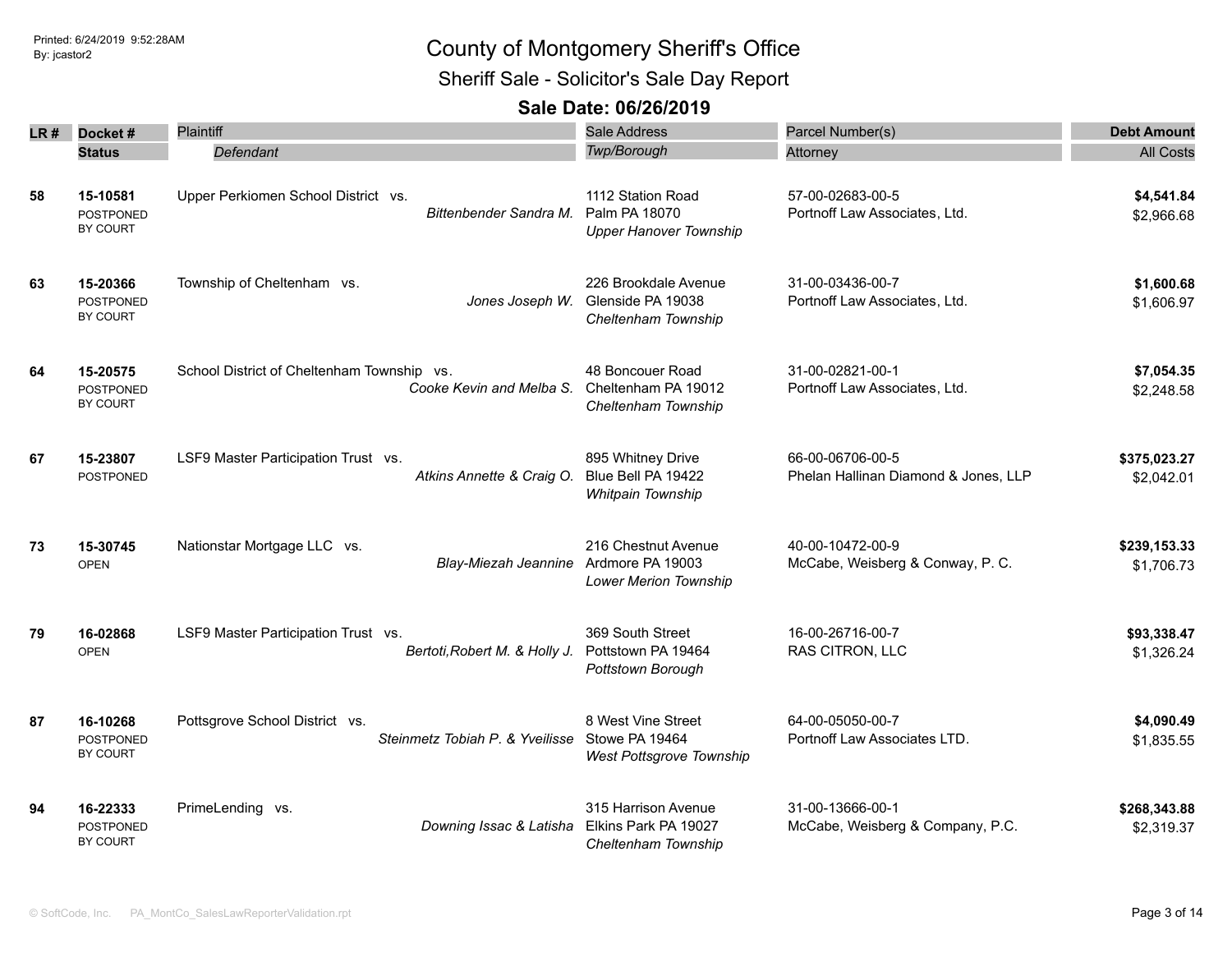Sheriff Sale - Solicitor's Sale Day Report

| LR # | Docket#                                  | <b>Plaintiff</b>                                                                                                                                                      | <b>Sale Address</b>                                                               | Parcel Number(s)                                         | <b>Debt Amount</b>         |
|------|------------------------------------------|-----------------------------------------------------------------------------------------------------------------------------------------------------------------------|-----------------------------------------------------------------------------------|----------------------------------------------------------|----------------------------|
|      | <b>Status</b>                            | <b>Defendant</b>                                                                                                                                                      | Twp/Borough                                                                       | Attorney                                                 | <b>All Costs</b>           |
| 96   | 16-22700<br><b>OPEN</b>                  | PennyMac Loan Services, LLC vs.<br>Falco, Michael J. Jr., Mossup Karen & Unknown<br>Heirs of Falco, Theresa aka Theresa W aka Theresa<br>Wheeler aka Theresa C (dc'd) | 138 Oaklyn Avenue<br>Norristown PA 19401<br><b>Lower Providence</b><br>Township   | 43-00-09814-00-7<br>Phelan Hallinan Diamond & Jones, LLP | \$220,982.81<br>\$2,657.10 |
| 97   | 16-22801<br><b>OPEN</b>                  | U.S. Bank National Association as Trustee vs.<br>Hunt John J. II                                                                                                      | 1508 Ferndale Avenue<br>Abington PA 19001<br>Abington Township                    | 30-00-19568-00-4<br>Manley Deas Kochalski, LLC           | \$398,322.30<br>\$1,692.30 |
| 99   | 16-23296<br><b>POSTPONED</b><br>BY COURT | MV051, LLC vs.<br>Case Carla M. aka Sorrells Carla                                                                                                                    | 1506 Willow Avenue<br>Elkins Park PA 19027<br>Cheltenham Township                 | 31-00-28843-00-7<br>Norris McLaughlin & Marcus, P.A.     | \$28,821.59<br>\$1,677.12  |
| 102  | 16-24904<br><b>POSTPONED</b>             | U.S. Bank, National Association, as Trustee vs.<br>O'Rourke Shawn D & Maryann M                                                                                       | 993 Grange Avenue<br>Collegeville PA 19426<br><b>Lower Providence</b><br>Township | 43-00-05860-07-3<br>KML Law Group P.C.                   | \$692,115.27<br>\$2,133.97 |
| 107  | 16-28752<br><b>POSTPONED</b><br>BY COURT | West Norriton Township vs.<br>Fagan John J & Amy E                                                                                                                    | 328 Heston Avenue<br>Norristown PA 19403<br><b>West Norriton Township</b>         | 63-00-02848-00-5<br>Portnoff Law Associates, Ltd.        | \$3,009.06<br>\$1,904.79   |
| 114  | 17-04011<br>POSTPONED                    | Wilmington Trust, National Asociation vs.<br>Skovron Steve                                                                                                            | 1440 Carol Road<br>Jenkintown PA 19046<br>Abington Township                       | 30-00-06672-00-3<br>KML Law Group, P. C.                 | \$435,380.79<br>\$1,978.10 |
| 116  | 17-04475<br><b>OPEN</b>                  | Reverse Mortgage Solutions, Inc. vs.<br>Kelly Patricia A.                                                                                                             | 717 Buttonwood Street<br>Norristown PA 19401<br>Norristown Borough                | 13-00-05928-00-8<br><b>RAS Citron Law Offices</b>        | \$188,804.69<br>\$2,236.14 |
| 118  | 17-05910<br><b>OPEN</b>                  | Bank of America, N.A. vs.<br>Holder Christopher & Leodore Aubrey                                                                                                      | 228 Edgemont Avenue<br>Ardmore PA 19003<br><b>Lower Merion Township</b>           | 40-00-16708-00-1<br>KML Law Group, P. C.                 | \$289,751.46<br>\$1,793.58 |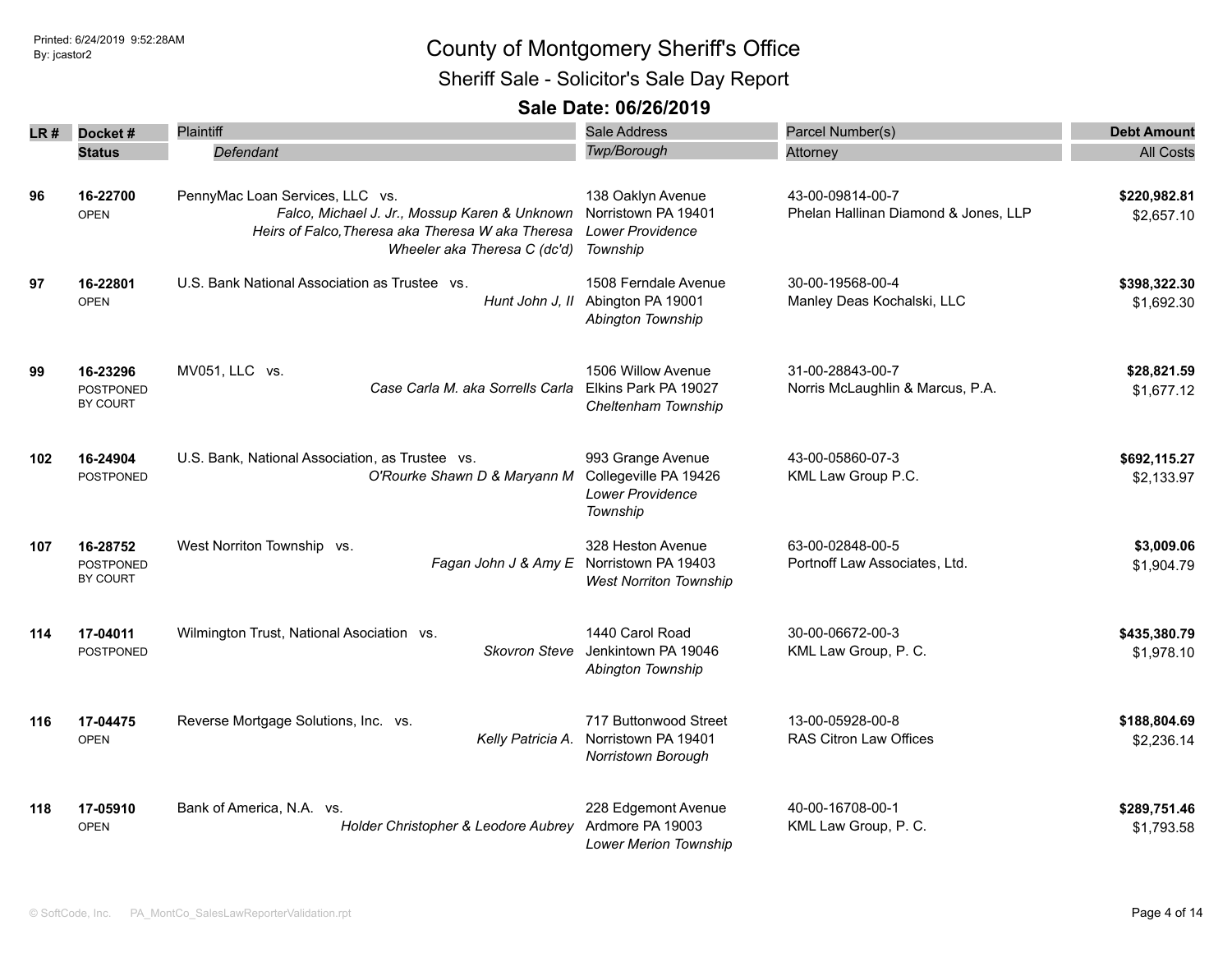Sheriff Sale - Solicitor's Sale Day Report

| LR # | Docket#                                  | <b>Plaintiff</b>                                                                                   | Sale Address                                                                | Parcel Number(s)                                         | <b>Debt Amount</b>         |
|------|------------------------------------------|----------------------------------------------------------------------------------------------------|-----------------------------------------------------------------------------|----------------------------------------------------------|----------------------------|
|      | <b>Status</b>                            | Defendant                                                                                          | Twp/Borough                                                                 | Attorney                                                 | <b>All Costs</b>           |
| 120  | 17-07747<br><b>OPEN</b>                  | Wells Fargo Bank, N.A. vs.<br>Anthony Shaneiqua                                                    | 123 West Wood Street<br>Norristown PA 19401<br>Norristown Borough           | 13-00-39644-00-6<br>Phelan Hallinan Diamond & Jones, LLP | \$86,596.09<br>\$1,790.86  |
| 121  | 17-08009<br><b>POSTPONED</b><br>BY COURT | Wells Fargo Bank N.A. vs.<br>Eckardt Mark F aka Mark & Angela M aka Angela & Harleysville PA 19438 | 458 Coachlight Circle<br><b>USA</b> Lower Salford Township                  | 50-00-00412-84-3<br>Phelan Hallinan Diamond & Jones, LLP | \$407,550.76<br>\$1,498.03 |
| 122  | 17-08076<br><b>POSTPONED</b><br>BY COURT | Lower Pottsgrove Township vs.<br>Carrelli John M. & Galloway Angela                                | 2 Lee Drive<br>Pottstown PA 19464<br>Lower Pottsgrove Township              | 42-00-01011-18-1<br>Portnoff Law Associates, Ltd.        | \$1,932.66<br>\$1,487.58   |
| 123  | 17-09149<br><b>OPEN</b>                  | Branch Banking and Trust Company vs.<br>Rath Gerald E. & Christine A a/k/a Christine M             | 120 West 8th Avenue<br>Conshohocken PA 19428<br>Amento Conshohocken Borough | 05-00-00612-00-4<br>Phelan Hallinan Diamond & Jones, LLP | \$67,406.97<br>\$2,133.08  |
| 125  | 17-09275<br><b>OPEN</b>                  | Homebridge Financial Services, Inc. vs.<br>Culbreath Todd L. aka Todd Norristown PA 19401          | 701 Buttonwood Street<br>Norristown Borough                                 | 13-00-05920-00-7<br>KML Law Group, P. C.                 | \$161,123.31<br>\$1,584.42 |
| 127  | 17-09613<br><b>OPEN</b>                  | Reverse Mortgage Solutions, Inc. vs.<br>Thomas, Hazel Heir of Romona Jones                         | 2870 Morris Road<br>Lansdale PA 19446<br><b>Worcester Township</b>          | 67-00-02486-00-3<br>KML Law Group, P. C.                 | \$268,401.69<br>\$2,977.71 |
| 128  | 17-09732<br><b>POSTPONED</b><br>BY COURT | Cheltenham School District vs.<br>Moore John W.                                                    | 1012 Greenwood Avenue<br>Cheltenham PA 19095<br>Cheltenham Township         | 31-00-12757-00-1<br>Portnoff Law Associates, Ltd.        | \$5,562.38<br>\$2,005.10   |
| 129  | 17-09760<br><b>POSTPONED</b><br>BY COURT | MTGLQ Investors, L.P. vs.<br><b>Marsden Mary Torrey</b>                                            | 1902 Chippewa Ridge<br>Ambler PA 19002<br><b>Upper Dublin Township</b>      | 54-00-04167-11-7<br>McCabe, Weisberg & Conway, P. C.     | \$125,440.77<br>\$2,389.39 |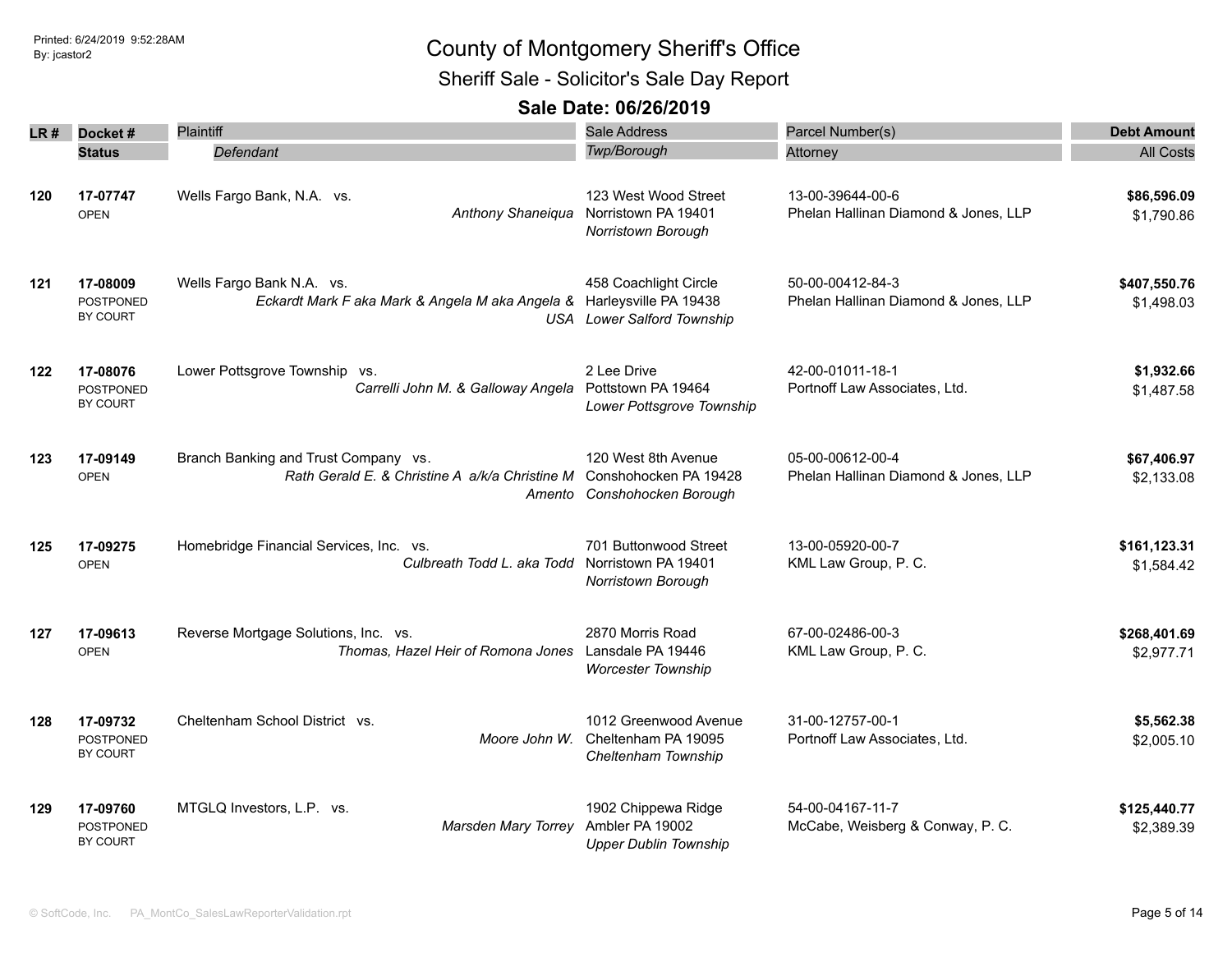Sheriff Sale - Solicitor's Sale Day Report

| LR # | Docket#                                         | Plaintiff                                                                                          | Sale Address                                                                    | Parcel Number(s)                                         | <b>Debt Amount</b>         |
|------|-------------------------------------------------|----------------------------------------------------------------------------------------------------|---------------------------------------------------------------------------------|----------------------------------------------------------|----------------------------|
|      | <b>Status</b>                                   | Defendant                                                                                          | Twp/Borough                                                                     | Attorney                                                 | <b>All Costs</b>           |
| 136  | 17-17600<br><b>POSTPONED</b><br>BY COURT        | Perkiomen Valley School District vs.<br>Egan Patrick Alan & Baum Heather                           | 283 Bridge Street<br>Collegeville PA 19426<br>Perkiomen Township                | 48-00-02077-00-8<br>Portnoff Law Associates Ltd.         | \$6,410.02<br>\$1,695.66   |
| 137  | 17-18966<br><b>OPEN</b>                         | U.S. Bank National Association vs.<br>Payment Relief DE LLC, Cole Jason & Angie Pottstown PA 19464 | 1232 North Adams Street<br>Lower Pottsgrove Township                            | 42-00-00106-00-5<br>Milstead & Associates LLC            | \$294,275.17<br>\$1,818.90 |
| 141  | 17-20314<br>POSTPONED                           | MidFirst Bank vs.<br>Stevens Lynn A.                                                               | 1500 Edgewood Avenue<br>Abington PA 19001<br>Abington Township                  | 30-00-16936-00-8<br>KML Law Group, P. C.                 | \$86,930.72<br>\$1,976.81  |
| 143  | 17-21585<br><b>BANKRUPTCY</b><br>POSTPONED      | Allied Mortgage Group, Inc. vs.<br>O'Donnell Joseph                                                | 304 Inman Terrace<br>Willow Grove PA 19090<br><b>Upper Moreland Township</b>    | 59-00-09886-00-9<br>Richard M. Squire & Associates, LLC  | \$84,250.37<br>\$1,823.04  |
| 145  | 17-22199<br><b>POSTPONED</b>                    | MTGLQ Investors, LP vs.<br>Kuk Dong Y. & USA                                                       | 286 Lawndale Avenue<br>King of Prussia PA 19406<br><b>Upper Merion Township</b> | 58-00-12606-60-2<br>Richard M. Squire & Associates       | \$132,921.43<br>\$2,070.80 |
| 148  | 17-23848<br><b>POSTPONED</b><br><b>BY COURT</b> | U.S. Bank N.A. vs.<br>Divento James                                                                | 709 Stoneybrook Drive<br>Norristown PA 19403<br><b>West Norriton Township</b>   | 63-00-08187-47-1<br>Phelan Hallinan Diamond & Jones, LLP | \$227,828.88<br>\$2,444.74 |
| 150  | 17-24269<br><b>OPEN</b>                         | Aubrey Investments LLC vs.<br>Weldon, Bradley                                                      | 752 Roosevelt Avenue<br>Norristown PA 19401<br>Norristown Borough               | 13-00-32592-00-2<br>Mester & Schwartz PC                 | \$73,957.09<br>\$1,899.53  |
| 151  | 17-25142<br><b>POSTPONED</b><br>BY COURT        | HSBC Bank USA, N.A. vs.<br>Magliochetti Karen M & Butler James R                                   | 1750 Karen Drive<br>Pottstown PA 19464<br>Lower Pottsgrove Township             | 42-00-04986-09-3<br>RAS Citron Law Offices               | \$239,499.96<br>\$2,071.81 |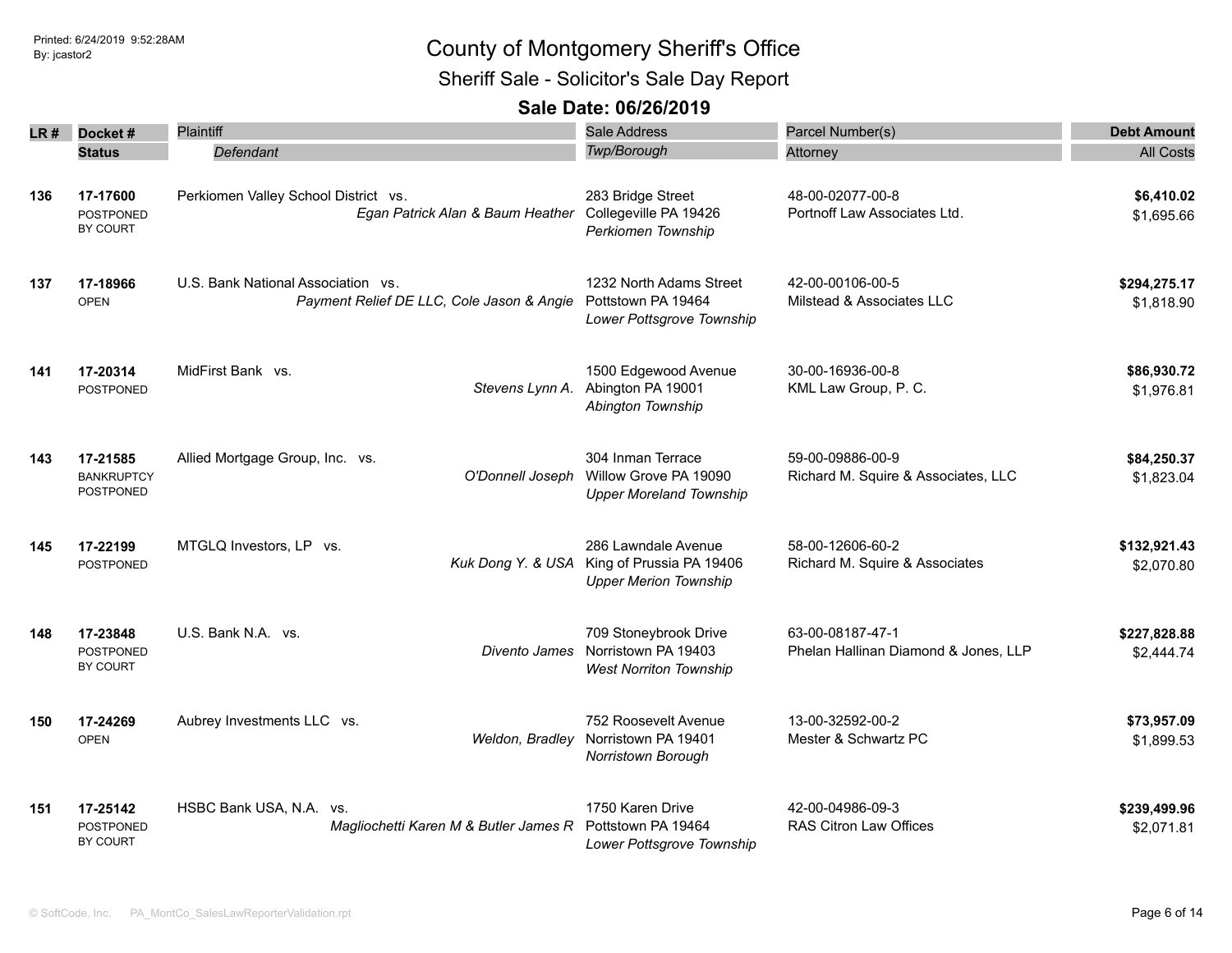Printed: 6/24/2019 9:52:28AM

## Printed: 6/24/2019 9:52:28AM **By:** jcastor2 County of Montgomery Sheriff's Office

Sheriff Sale - Solicitor's Sale Day Report

| LR # | Docket#                                  | <b>Plaintiff</b>                                                                                                                                         | Sale Address                                                                             | Parcel Number(s)                                       | <b>Debt Amount</b>         |
|------|------------------------------------------|----------------------------------------------------------------------------------------------------------------------------------------------------------|------------------------------------------------------------------------------------------|--------------------------------------------------------|----------------------------|
|      | <b>Status</b>                            | Defendant                                                                                                                                                | Twp/Borough                                                                              | Attorney                                               | <b>All Costs</b>           |
| 152  | 17-25885<br><b>POSTPONED</b>             | M&T Bank vs.<br><b>Brooks Amy and Derrick</b>                                                                                                            | aka Barbara Drive<br>3565 Barbara Lane<br>Harleysville PA 19438<br>Skippack Township     | 51-00-00112-00-8<br>KML Law Group, P. C.               | \$391,407.96<br>\$2,015.21 |
| 161  | 17-27234<br><b>POSTPONED</b><br>BY COURT | CIT Bank, N.A. vs.                                                                                                                                       | 1669 Laura Lane<br>Phillip Harris Pottstown PA 19464<br><b>Upper Pottsgrove Township</b> | 60-00-01629-03-9<br>McCabe Weisberg & Conway, P.C.     | \$238,071.85<br>\$1,862.51 |
| 162  | 17-27834<br><b>POSTPONED</b>             | Federal National Mortgage Association ("Fannie Mae")<br>VS.<br>Krause, Tracey                                                                            | 3034 Arrow Head Lane<br>Plymouth Meeting PA<br>19462<br><b>Plymouth Township</b>         | 49-00-00235-00-4<br>McCabe, Weisberg & Conway, LLC     | \$342,406.02<br>\$1,971.89 |
| 165  | 17-29455<br><b>POSTPONED</b>             | Deutsche Bank National Trust Co. vs.<br>Hansley Melissa & Bret Pottstown PA 19464                                                                        | 140 West Moyer Road<br>West Pottsgrove Township                                          | 60-00-02260-20-9<br>Stern & Eisenberg PC               | \$334,597.62<br>\$2,406.48 |
| 167  | 18-01024<br><b>OPEN</b>                  | American Heritage Federal Credit Union vs.<br>Mina Joseph A & Kathleen J.                                                                                | 1912 Koffel Road<br>Hatfield PA 19440<br><b>Hatfield Township</b>                        | 35-00-05014-00-9<br>Martha E. Von Rosenstiel, P.C.     | \$232,719.47<br>\$2,102.51 |
| 170  | 18-01130<br><b>POSTPONED</b>             | Nationstar HECM Acquisition Trust vs.<br>Collier Leonard S.Ind. & As Trustee of Collier<br>Leonard S. Revocable Living Trust Agreement Abington Township | 349 Meetinghouse Road<br>Jenkintown PA 19046                                             | 30-00-42556-00-2<br>RAS Citron Law Offices             | \$507,735.73<br>\$1,777.46 |
| 174  | 18-02872<br>POSTPONED                    | Apex Mortgage Corp. vs.<br>Fitzgerald William T.                                                                                                         | 624-626 North York Road<br>Willow Grove PA 19090<br><b>Upper Moreland Township</b>       | 59-00-19612-00-3<br>Fox and Fox Attorneys at Law, P.C. | \$133,748.90<br>\$1,997.40 |
| 175  | 18-03516<br><b>OPEN</b>                  | Broad Street Funding Trust 1 vs.<br>Tokonitz Robert, David, Richard, Known & UnKnown<br>Surviving Heir of Susan Tokonitz (dc'd) Pottstown Borough        | 814 North Hanover Street<br>Pottstown PA 19464                                           | 16-00-12912-00-5<br>McCabe Weisberg & Conway, P.C.     | \$109,135.33<br>\$1,987.50 |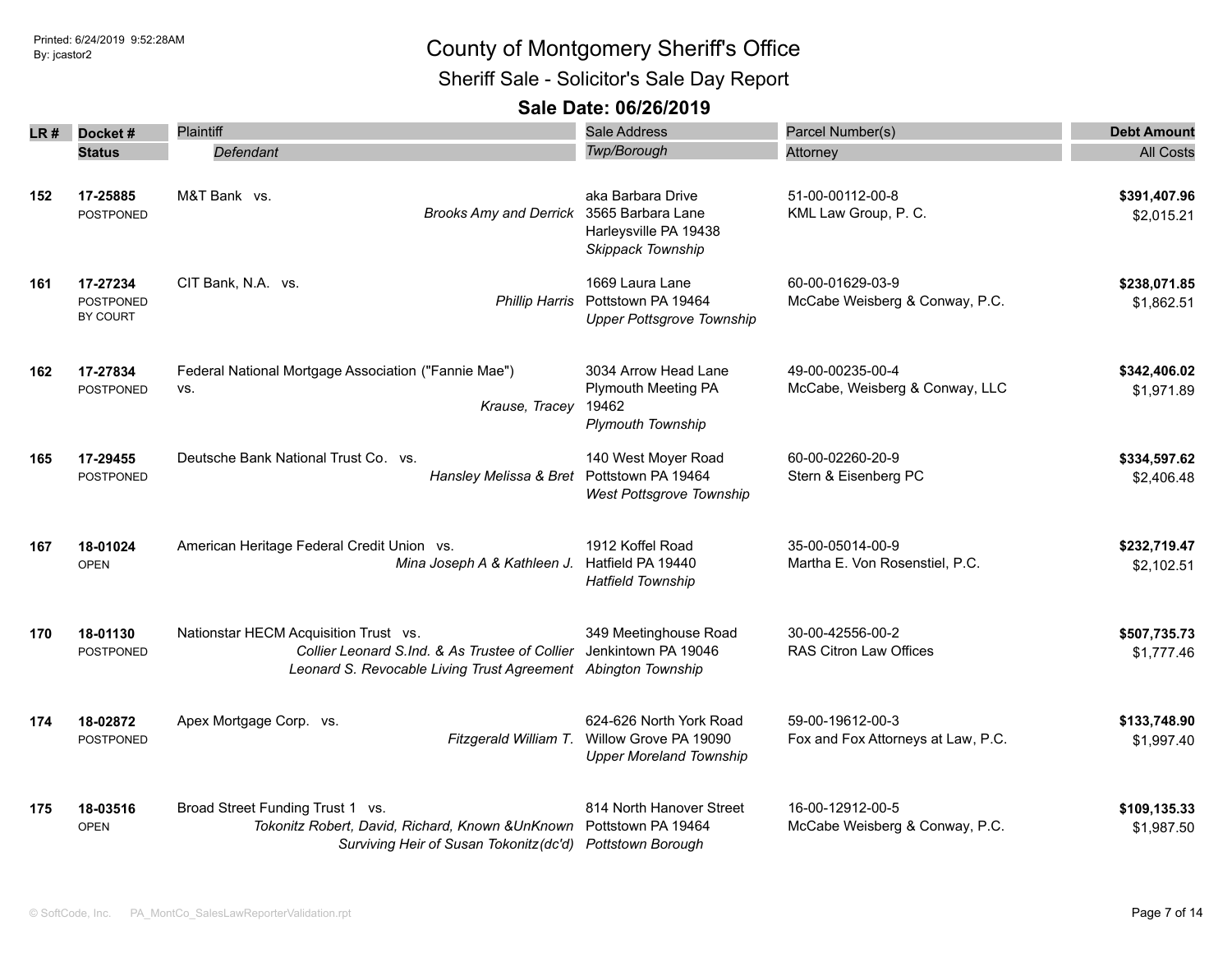Sheriff Sale - Solicitor's Sale Day Report

| LR # | Docket#                                           | Plaintiff                                                                                               | Sale Address                                                                  | Parcel Number(s)                                         | <b>Debt Amount</b>         |
|------|---------------------------------------------------|---------------------------------------------------------------------------------------------------------|-------------------------------------------------------------------------------|----------------------------------------------------------|----------------------------|
|      | <b>Status</b>                                     | Defendant                                                                                               | Twp/Borough                                                                   | Attorney                                                 | <b>All Costs</b>           |
| 178  | 18-03910<br><b>POSTPONED</b><br>BY COURT          | HSBC Bank USA, N.A. vs.<br>Brash Heather A & Christopher J, Schultz Margaret J<br>& Francis D, Sr 19462 | 22 Arch Road<br><b>Plymouth Meeting PA</b><br><b>Plymouth Township</b>        | 49-00-00142-00-7<br>McCabe, Weisberg & Conway, LLC       | \$322,428.60<br>\$1,741.43 |
| 179  | 18-04213<br><b>POSTPONED</b><br>BY COURT          | QNB Bank vs.                                                                                            | 73 Blaine Avenue<br>Krol Kristen Hatfield PA 19440<br><b>Hatfield Borough</b> | 09-00-00046-00-8<br>Grim, Biehn & Thatcher P.C.          | \$210,198.83<br>\$1,670.55 |
| 181  | 18-04497<br><b>OPEN</b>                           | Pennsylvania Housing Finance Agency vs.<br>McConnon Mary K., Dennis a/k/a Dennis M.                     | 446 Mill Street<br>Boyertown PA 19512<br>Douglass Township                    | 32-00-01636-00-6<br>Martha E. Von Rosenstiel, P.C.       | \$192,682.39<br>\$1,681.02 |
| 184  | 18-05384<br><b>OPEN</b>                           | American Advisors Group vs.<br>Holmes Joseph E. Jr                                                      | 2424 Gramm Road<br>Pennsburg PA 18073<br><b>Upper Hanover Township</b>        | 57-00-01165-12-8<br>McCabe, Weisberg & Conway, LLC       | \$218,119.53<br>\$2,559.30 |
| 188  | 18-06571<br><b>BANKRUPTCY</b><br><b>POSTPONED</b> | Nationstar Mortgage, LLC vs.<br>Burrowes Julia Ann aka Julia A.                                         | 1034 Longspur Road<br>Audubon PA 19403-2045<br>Lower Providence<br>Township   | 43-00-07738-00-4<br>Phelan Hallinan Diamond & Jones, LLP | \$266,724.26<br>\$2,319.45 |
| 189  | 18-06753<br><b>POSTPONED</b>                      | Ditech Financial LLC vs.<br>Vaughn, Gary & Unknown Heirs of Bush, Edna M.<br>(Dec'd) PA                 | 709 West Waverly Road<br>Glenside a/k/a Cheltenham<br>Cheltenham Township     | 31-00-27985-00-1<br>KML Law Group, P. C.                 | \$146,179.54<br>\$2,178.35 |
| 192  | 18-07119<br><b>OPEN</b>                           | Citadel Federal Credit Union vs.<br>Thompson Melody C.                                                  | 650 Fawn Circle<br>King of Prussia PA 19406<br><b>Upper Merion Township</b>   | 58-00-06780-61-4<br>Fox Rothschild, LLP                  | \$189,716.34<br>\$1,814.68 |
| 193  | 18-07279<br><b>OPEN</b>                           | Pacific Union Financial, LLC vs.<br>Borzick Melissa & Bristol Douglas aka Douglas A.                    | 65 Potts Drive<br>Pottstown PA 19464<br>Pottstown Borough                     | 16-00-22428-00-2<br>KML Law Group P.C.                   | \$108,542.12<br>\$1,542.93 |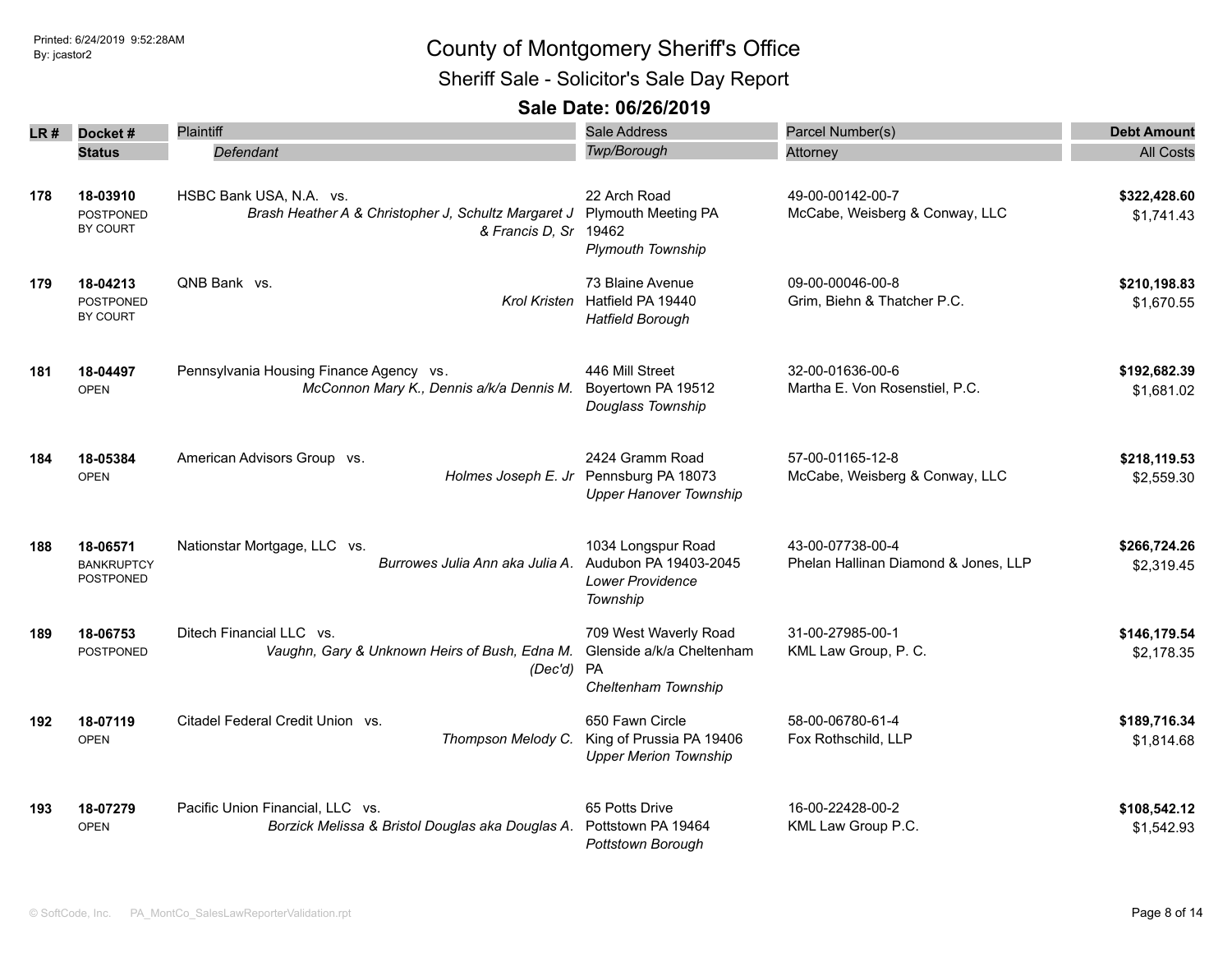Sheriff Sale - Solicitor's Sale Day Report

| LR # | Docket#<br><b>Status</b>                        | <b>Plaintiff</b><br>Defendant                                           | Sale Address<br>Twp/Borough                                                                                 | Parcel Number(s)<br>Attorney                             | <b>Debt Amount</b><br><b>All Costs</b> |
|------|-------------------------------------------------|-------------------------------------------------------------------------|-------------------------------------------------------------------------------------------------------------|----------------------------------------------------------|----------------------------------------|
| 195  | 18-07734<br><b>POSTPONED</b><br>BY COURT        | Ditech Financial LLC vs.<br>Yednock David A. & Lori A.                  | 700 Logan Street<br>Pottstown PA 19464<br>Pottstown Borough                                                 | 16-00-19464-00-5<br>Phelan Hallinan Diamond & Jones, LLP | \$65,816.63<br>\$1,659.96              |
| 197  | 18-08094<br><b>POSTPONED</b><br><b>BY COURT</b> | U.S. Bank N.A. vs.<br>Gottehrer Anne aka Anne C & Neil (Dec'd), USA     | 202 Clwyd Road<br>Bala Cynwyd PA 19004<br><b>Lower Merion Township</b>                                      | 40-00-11980-00-4<br><b>RAS Citron Law Offices</b>        | \$673,114.95<br>\$1,959.21             |
| 203  | 18-12798<br><b>OPEN</b>                         | Wells Fargo Bank vs.<br><b>Washington Tammy</b>                         | 203 Berks Street<br>Pottstown PA 19464<br>Pottstown Borough                                                 | 16-00-02508-00-5<br>Phelan Hallinan Diamond & Jones, LLP | \$114,073.73<br>\$1.685.41             |
| 205  | 18-13080<br><b>POSTPONED</b><br>BY COURT        | Wilmington Savings Fund Society vs.<br>Stephenson, John P. & Bethann C. | 111 Brookshyre Way<br>Lansdale PA 19446<br>Montgomery Township                                              | 46-00-00535-31-9<br>Richard M. Squire & Associates, LLC  | \$128,747.26<br>\$2,085.56             |
| 206  | 18-13137<br><b>POSTPONED</b><br><b>BY COURT</b> | Wells Fargo Bank, N.A. vs.<br>Peiper, Chad E. & Aryn aka Brooke Aryn    | 526 Ford Street<br>Conshohocken PA 19428<br><b>West Conshohocken</b><br>Borough                             | 24-00-00959-00-7<br>Powers Kirn, LLC                     | \$350,664.19<br>\$2,169.61             |
| 800  | 18-13963<br><b>POSTPONED</b><br><b>BY COURT</b> | M&T Bank vs.<br>Way John S.                                             | 241 East County Line Road<br>a/k/a 241 County line Road<br>Ardmore PA 19003<br><b>Lower Merion Township</b> | 40-00-13332-00-2<br>Stern & Eisenberg, PC                | \$209,593.13<br>\$1,542.91             |
| 207  | 18-14005<br><b>OPEN</b>                         | U.S. Bank National Assocation vs.<br>Messing Richard & Young Rebecca    | 1916 East 2nd Street<br>Lansdale PA 19446<br><b>Upper Gwynedd Township</b>                                  | 56-00-06478-00-9<br>Richard M. Squire & Associates, LLC  | \$573,537.08<br>\$1,857.63             |
| 208  | 18-14264<br>POSTPONED                           | Wells Fargo Bank, NA vs.<br>Tyson Veleria J. aka Veleria Jean           | 2333 East Orvilla Road<br>a/k/a 2333 Orvilla Road<br>Hatfield PA 19440<br><b>Hatfield Township</b>          | 35-00-07717-00-6<br>Manley Deas Kochalski, LLC           | \$48,037.84<br>\$1,955.72              |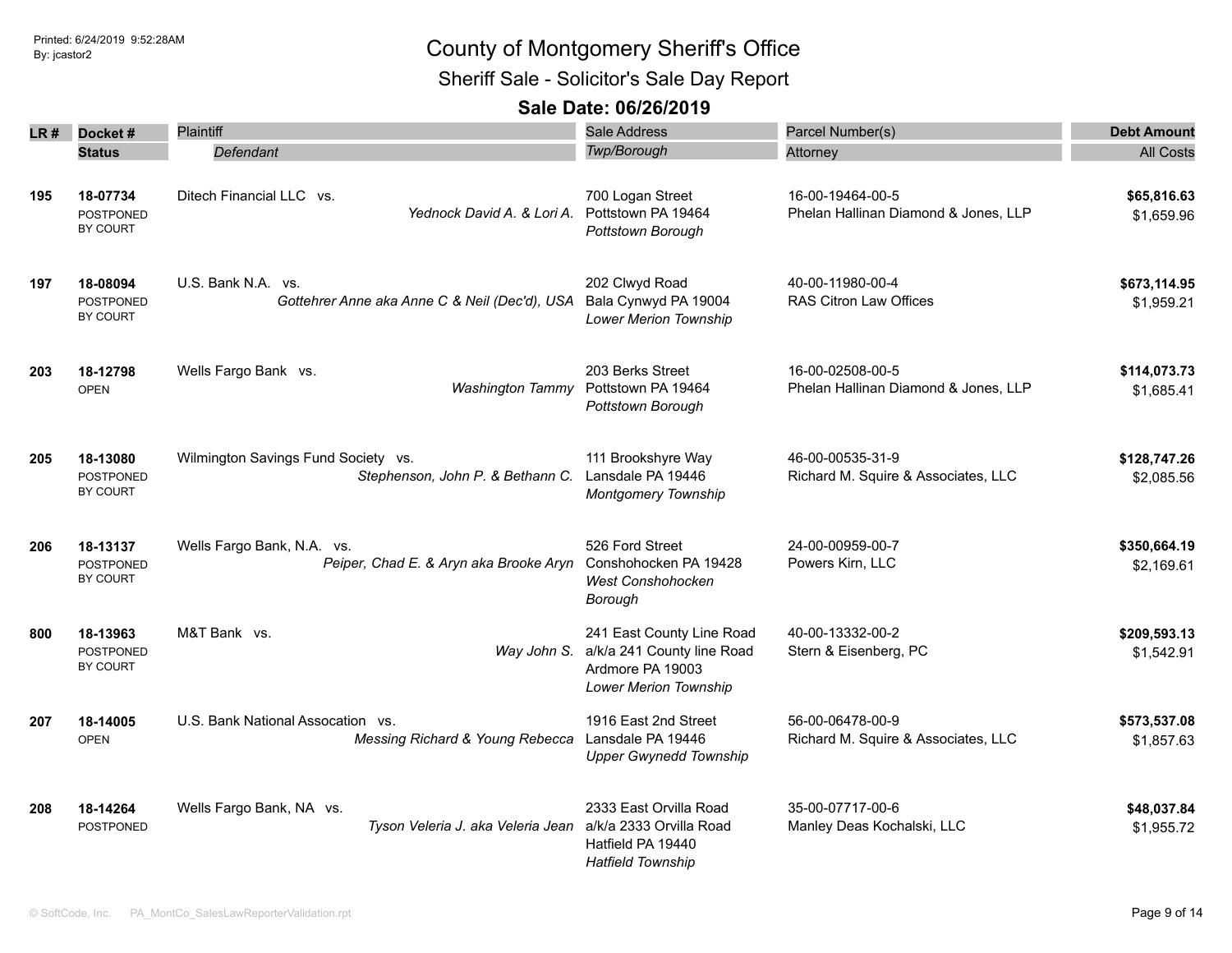Sheriff Sale - Solicitor's Sale Day Report

| LR # | Docket#                           | Plaintiff                                                                       | <b>Sale Address</b>                                                                   | Parcel Number(s)                                         | <b>Debt Amount</b>         |
|------|-----------------------------------|---------------------------------------------------------------------------------|---------------------------------------------------------------------------------------|----------------------------------------------------------|----------------------------|
|      | <b>Status</b>                     | Defendant                                                                       | Twp/Borough                                                                           | Attorney                                                 | <b>All Costs</b>           |
| 209  | 18-14288<br><b>OPEN</b>           | U.S. Bank National Association vs.<br>Whitney Kim, Barry D. aka Barry           | 1082 Edgehill Road<br>aka 1082 Edge Hill Rd<br>Abington PA 19001<br>Abington Township | 30-00-15552-00-6<br>Stern & Eisenberg, PC                | \$135,284.17<br>\$2,662.14 |
| 212  | 18-14972<br><b>OPEN</b>           | Penn Community Bank vs.<br>Landis, Jonathan & Crystal                           | 660 Seminary Street<br>Pennsburg PA 18073<br>Pennsburg Borough                        | 15-00-02462-73-6<br>Grim, Biehn & Thatcher P.C.          | \$136,641.09<br>\$2,043.33 |
| 213  | 18-15152<br><b>OPEN</b>           | Wells Fargo Bank, N.A. vs.<br><b>Britton Eileen G.</b>                          | 1230 Jericho Road<br>Abington PA 19001<br>Abington Township                           | 30-00-34428-00-3<br>Lynch Law Group LLC                  | \$242,978.03<br>\$1,667.95 |
| 218  | 18-16814<br><b>OPEN</b>           | Ardent Federal Credit Union vs.<br>Passerin Diane J.aka Braun Passerin Diane J. | 903 Middleton Place<br>Norristown PA 19401<br><b>West Norriton Township</b>           | 63-00-05211-02-7<br><b>Wilson Law Firm</b>               | \$84,425.05<br>\$1,520.89  |
| 219  | 18-17525<br>POSTPONED             | Deutsche Bank National Trust Company vs.<br>Mogel, Rebecca                      | 234 Lexington Road<br>Schwenksville PA 19473<br>Perkiomen Township                    | 48-00-01417-99-2<br>Phelan Hallinan Diamond & Jones, LLP | \$232,409.26<br>\$2,125.86 |
| 222  | 18-19050<br>POSTPONED<br>BY COURT | Wells Fargo Bank, N.A. vs.<br>Arthur Belinda A.                                 | 1742 High Avenue<br>Willow Grove PA 19090<br>Abington Township                        | 30-00-28572-00-9<br>Powers Kirn LLC                      | \$248,958.47<br>\$2,281.37 |
| 223  | 18-19389<br><b>OPEN</b>           | Nationstar Mortgage, LLC d/b/a Mr. Cooper vs.<br>Duff Nancy & David             | 332 Oak Street<br>Pottstown PA 19464<br>Pottstown Borough                             | 16-00-21844-00-1<br>Manley Deas Kochalski, LLC           | \$59,354.67<br>\$1,562.10  |
| 225  | 18-19881<br>POSTPONED             | Lakeview Loan Servicing LLC vs.<br>Policare Ashlee & David                      | 340 Washington Street<br>Pennsburg PA 18073<br>Pennsburg Borough                      | 15-00-02583-60-6<br>KML Law Group, P.C.                  | \$164,830.96<br>\$1,689.20 |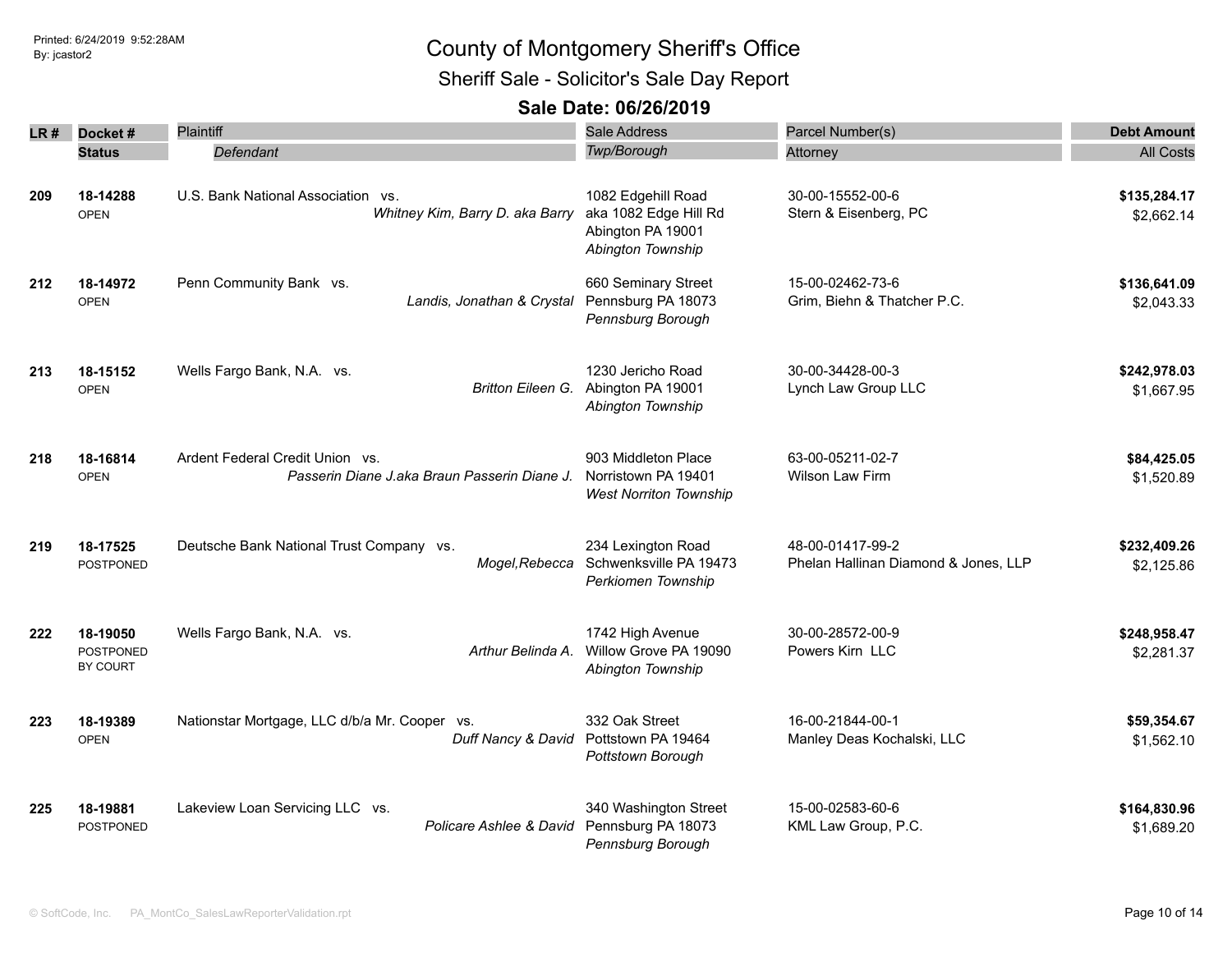Sheriff Sale - Solicitor's Sale Day Report

| LR # | Docket#                      | Plaintiff                                                                                                | <b>Sale Address</b>                                                                 | Parcel Number(s)                                                      | <b>Debt Amount</b>         |
|------|------------------------------|----------------------------------------------------------------------------------------------------------|-------------------------------------------------------------------------------------|-----------------------------------------------------------------------|----------------------------|
|      | <b>Status</b>                | Defendant                                                                                                | <b>Twp/Borough</b>                                                                  | Attorney                                                              | <b>All Costs</b>           |
| 227  | 18-20456<br><b>OPEN</b>      | Nationstar Mortgage LLC vs.<br>The Unknown Heirs, Martin Craig & Monica Heirs of<br>Kenneth Martin(dc'd) | 106 Meade Road<br>Elkins Park PA 19027<br>Cheltenham Township                       | 31-00-18502-00-7<br>KML Law Group P.C.                                | \$322,425.48<br>\$2,394.15 |
| 232  | 18-21782<br><b>POSTPONED</b> | Citizens Bank, N.A. vs.<br>Jegede Julius B.                                                              | 540 George Street<br>Norristown PA 19401<br>Norristown Borough                      | 13-00-13008-00-2<br>McCabe Weisberg & Conway, P.C.                    | \$110,364.77<br>\$1,836.37 |
| 234  | 18-22130<br><b>POSTPONED</b> | Federal National Mortgage Association (Fannie Mae)<br>VS.<br>Care, Doris E.                              | 107 South Limerick Road<br>Limerick PA 19468<br><b>Limerick Township</b>            | 37-00-02305-00-7<br>Martha E. Von Rosenstiel, P. C.                   | \$223,302.23<br>\$2,351.74 |
| 236  | 18-22452<br><b>OPEN</b>      | Quicken Loans Inc. vs.<br>Unknown Heirs of Joseph J. Petkunas                                            | 303 Foxcroft Circle<br>Royersford PA 19468<br><b>Limerick Township</b>              | 37-00-00743-02-1<br>KML Law Group, P.C.                               | \$131,092.94<br>\$2,154.15 |
| 238  | 18-22556<br><b>POSTPONED</b> | Stearns Lending, LLC vs.<br>DiMenna Jacqueline E. & Lawson Michael G Sr.                                 | 95 Fox Hollow Drive<br>Gilbertsville PA 19525<br>Douglass Township                  | 32-00-04076-12-7<br>Stern & Eisenberg, P.C.                           | \$433,194.80<br>\$1,583.96 |
| 240  | 18-22873<br><b>OPEN</b>      | Wells Fargo Bank, NA vs.<br>Gaymon Jessica                                                               | 324 East Brown Street<br>Norristown PA 19401<br>Norristown Borough                  | 13-00-04889-22-8<br>Phelan Hallinan Diamond & Jones, LLP              | \$106,147.25<br>\$1,810.78 |
| 241  | 18-23030<br><b>OPEN</b>      | Citizens Bank of Pennsylvania vs.<br>Sabre James                                                         | 120 Larchwood Court<br>Collegeville PA 19426<br><b>Upper Providence</b><br>Township | 61-00-02834-10-2<br>The Law Office of Gregory Javardian<br><b>LLC</b> | \$135,160.58<br>\$1,878.10 |
| 245  | 18-23559<br><b>POSTPONED</b> | Wells Fargo Bank, N.A. vs.<br>Hinkle Aaron                                                               | 572 Seminary Street<br>Pennsburg PA 18073<br>Pennsburg Borough                      | 15-00-02458-22-7<br>Phelan Hallinan Diamond & Jones, LLP              | \$160,717.84<br>\$1,975.16 |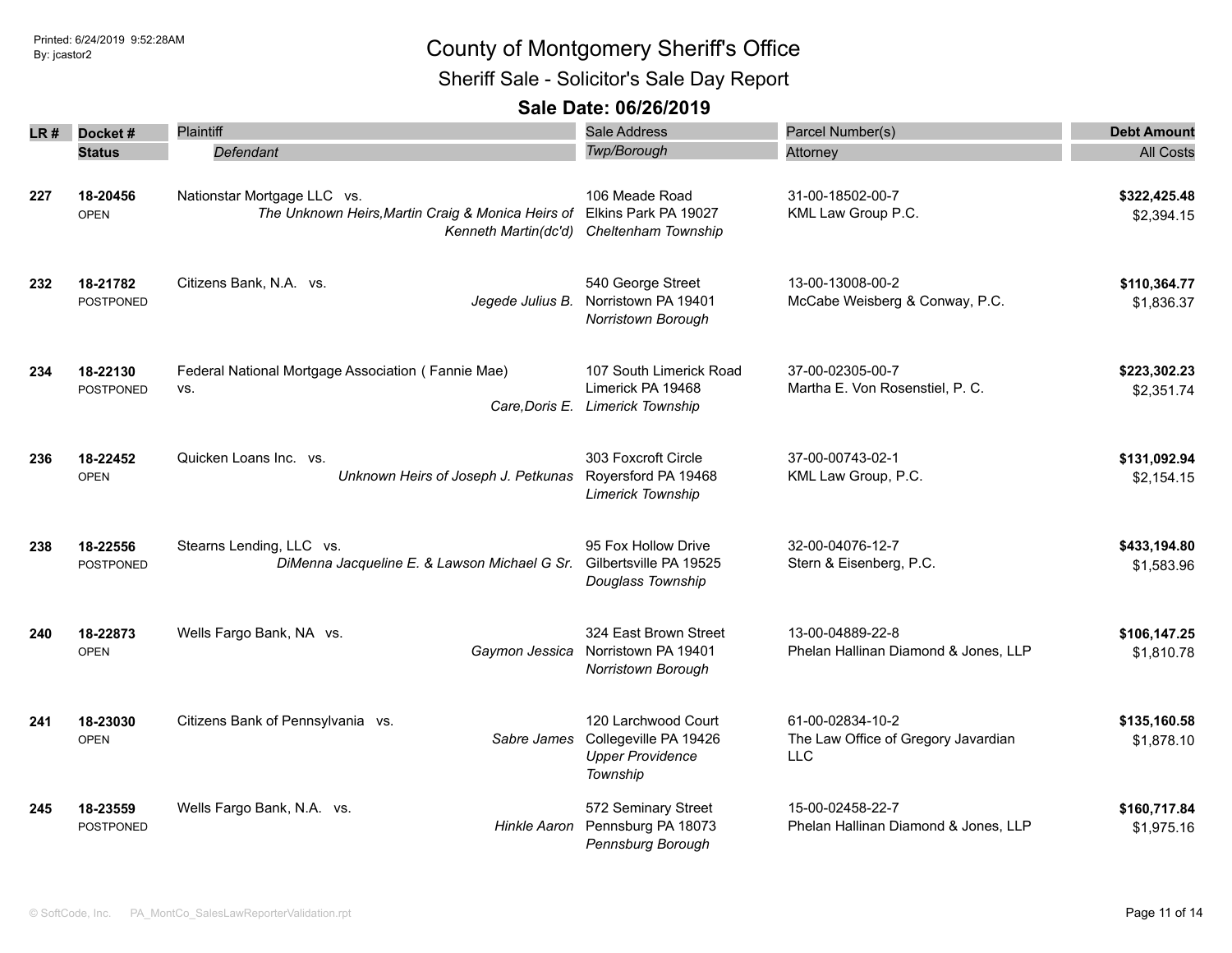Sheriff Sale - Solicitor's Sale Day Report

| LR # | Docket#                 | Plaintiff                                                                                                                              | Sale Address                                                                                            | Parcel Number(s)                                         | <b>Debt Amount</b>         |
|------|-------------------------|----------------------------------------------------------------------------------------------------------------------------------------|---------------------------------------------------------------------------------------------------------|----------------------------------------------------------|----------------------------|
|      | <b>Status</b>           | Defendant                                                                                                                              | Twp/Borough                                                                                             | Attorney                                                 | <b>All Costs</b>           |
| 250  | 18-24619<br><b>OPEN</b> | JPMorgan Chase Bank, National Association vs.<br>Woods Jean H.                                                                         | 1013 Arboretum Road<br>Wyncote PA 19095<br>Cheltenham Township                                          | 31-00-00472-00-1<br>Phelan Hallinan Diamond & Jones, LLP | \$247,190.25<br>\$1,937.83 |
| 251  | 18-25515<br><b>OPEN</b> | Wells Fargo Bank NA vs.<br>Bodge Travis W. & Monica L aka Dyson Monica L                                                               | 1995 North Kiem Street<br>aka 1995 North Keim Street<br>Pottstown PA 19464<br>Lower Pottsgrove Township | 42-00-02488-00-8<br>Phelan Hallinan Diamond & Jones, LLP | \$108,584.16<br>\$1,778.04 |
| 253  | 18-26026<br><b>OPEN</b> | Wells Fargo Bank, N.A. vs.<br>Gibson Claude Robert aka Claude R. & Shante E.<br>aka Chante                                             | 209 Church Road<br>Elkins Park PA 19027<br>Cheltenham Township                                          | 31-00-06211-00-4<br>Phelan Hallinan Diamond & Jones, LLP | \$138,267.66<br>\$2,179.36 |
| 255  | 18-26084<br><b>OPEN</b> | Wells Fargo Bank, N.A. vs.<br>Harrison, Edward C. III                                                                                  | 33 Ross Street<br><b>Plymouth Meeting PA</b><br>19462<br><b>Plymouth Township</b>                       | 49-00-10675-00-4<br>Phelan Hallinan Diamond & Jones, LLP | \$89,108.34<br>\$2,185.45  |
| 257  | 18-27006<br><b>OPEN</b> | Bank of America, N.A. vs.<br>Williams Richard E.                                                                                       | 516 Barbara Drive<br>East Norriton PA 19403<br><b>East Norriton Township</b>                            | 33-00-00445-00-8<br><b>RAS Citron Law Offices</b>        | \$237,059.62<br>\$2,306.70 |
| 258  | 18-27364<br><b>OPEN</b> | Select Portfolio Servicing, Inc. vs.<br>Musselman Laura                                                                                | 4691 Geryville Pike<br>Marlborough Township<br>Sumneytown PA 18084<br>Marlborough Township              | 45-00-00901-00-8<br>Hladik Onorato and Federman, LLP     | \$118,090.51<br>\$1,673.95 |
| 261  | 18-27628<br><b>OPEN</b> | Pennsylvania Housing Finance Agency vs.<br>Long Robert R. & Vogel Janet T. Norristown PA 19401                                         | 601 West Elm Street<br>Norristown Borough                                                               | 13-00-10964-00-3<br>KML Law Group, P.C.                  | \$31,147.01<br>\$2,417.85  |
| 265  | 18-28778<br><b>OPEN</b> | Bank of New York Mellon Trust vs.<br>Unknown & Hoffmaster Gregory S. aka Gregory S.<br>Sr. Heirs of Doris A. Roussey Pottstown Borough | 1386 Queen Street<br>Pottstown PA 19464                                                                 | 16-00-23608-00-1<br>Shapiro & DeNardo, LLC               | \$143,784.50<br>\$2,238.43 |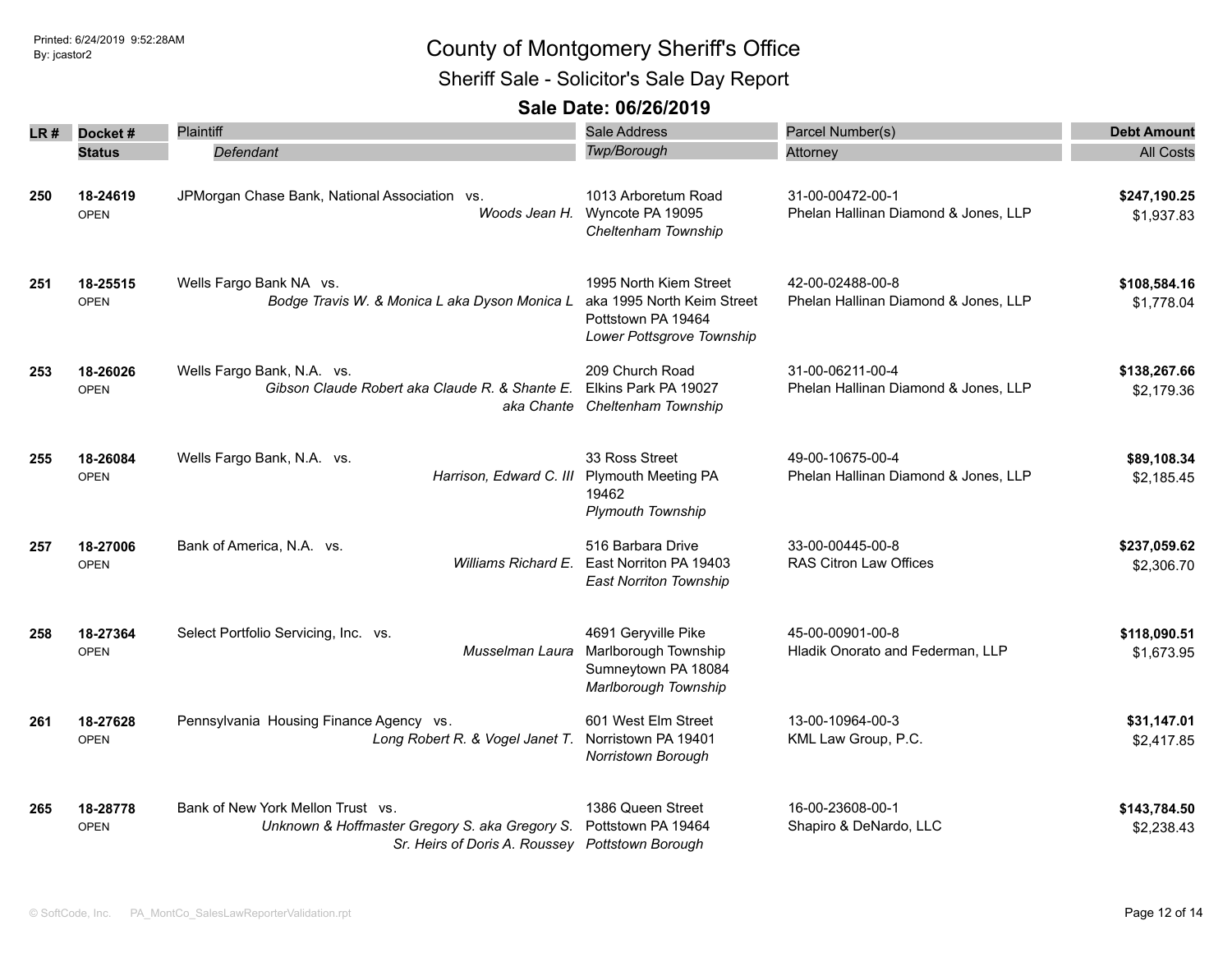### Printed: 6/24/2019 9:52:28AM **By:** jcastor2 County of Montgomery Sheriff's Office Sheriff Sale - Solicitor's Sale Day Report

| LR# | Docket#                      | Plaintiff                                                                                         | Sale Address                                                                                   | Parcel Number(s)                                         | <b>Debt Amount</b>         |
|-----|------------------------------|---------------------------------------------------------------------------------------------------|------------------------------------------------------------------------------------------------|----------------------------------------------------------|----------------------------|
|     | <b>Status</b>                | Defendant                                                                                         | Twp/Borough                                                                                    | Attorney                                                 | <b>All Costs</b>           |
| 267 | 18-29039<br><b>POSTPONED</b> | Federal National Mortgage Association ("Fannie Mae")<br>VS.                                       | 32 Quail Drive South<br>Phoenixville PA 19460<br>Rooney Eric Upper Providence<br>Township      | 61-00-03568-27-5<br>Martha E. Von Rosenstiel, P.C.       | \$354,587.68<br>\$2,008.37 |
| 268 | 18-29072<br><b>POSTPONED</b> | Quicken Loans, Inc. vs.<br>Smith Yolanda Exe of the Est of Jr. William Lee AKA Pottstown PA 19464 | 29 Creekside Drive<br>Jr. William L. Lower Pottsgrove Township                                 | 42-00-01101-14-4<br>Richard M. Squire & Associates, LLC  | \$167,756.73<br>\$1,828.38 |
| 269 | 18-29133<br><b>OPEN</b>      | Pennsylvania Housing Finance Agency vs.<br>Collier, Angela & Steven D.                            | 39 West Lambert Street<br>Hatfield PA 19440<br><b>Hatfield Borough</b>                         | 09-00-00808-00-2<br>KML Law Group, P.C.                  | \$154,617.16<br>\$1,688.46 |
| 270 | 18-29176<br><b>OPEN</b>      | Bank of America, N.A. vs.<br>D'Orazio Paul                                                        | 932 West Marshall Street<br>Norristown PA 19401<br>Norristown Borough                          | 13-00-25268-00-9<br>McCabe, Weisberg & Conway, LLC       | \$110,192.96<br>\$1,625.10 |
| 271 | 18-29469<br><b>OPEN</b>      | Midfirst Bank vs.<br>Buckwalter Samuel L.                                                         | 366 North Hanover Street<br>Pottstown PA 19464<br>Pottstown Borough                            | 16-00-12688-00-4<br>KML Law Group, P.C.                  | \$120,357.50<br>\$1,762.86 |
| 272 | 18-29528<br><b>OPEN</b>      | PNC Bank National Association vs.<br>DuVal William & Unknown Heirs of Duval Thomas S              | 336 Jefferson Street<br>East Greenville PA 18041<br>aka Thomas B(dc'd) East Greenville Borough | 06-00-01960-00-5<br>Phelan Hallinan Diamond & Jones, LLP | \$149,126.55<br>\$2,156.98 |
| 273 | 18-29531<br><b>OPEN</b>      | Nationstar Mortgage LLC d/b/a Mr. Cooper vs.<br>Micucci Francis S. & Bortz-Micucci Marissa L.     | 106 Elm Avenue<br>Cheltenham PA 19012<br>Cheltenham Township                                   | 31-00-09409-00-1<br>Shapiro & DeNardo, LLC               | \$205,974.81<br>\$2,296.92 |
| 274 | 18-29831<br><b>OPEN</b>      | Ditech Financial, LLC vs.<br>Skrzat Timothy Lee aka Timothy L.                                    | 851 Rising Sun Road<br>Telford PA 18969<br>Franconia Township                                  | 34-00-04285-00-1<br>Phelan Hallinan Diamond & Jones, LLP | \$263,198.85<br>\$1,890.22 |